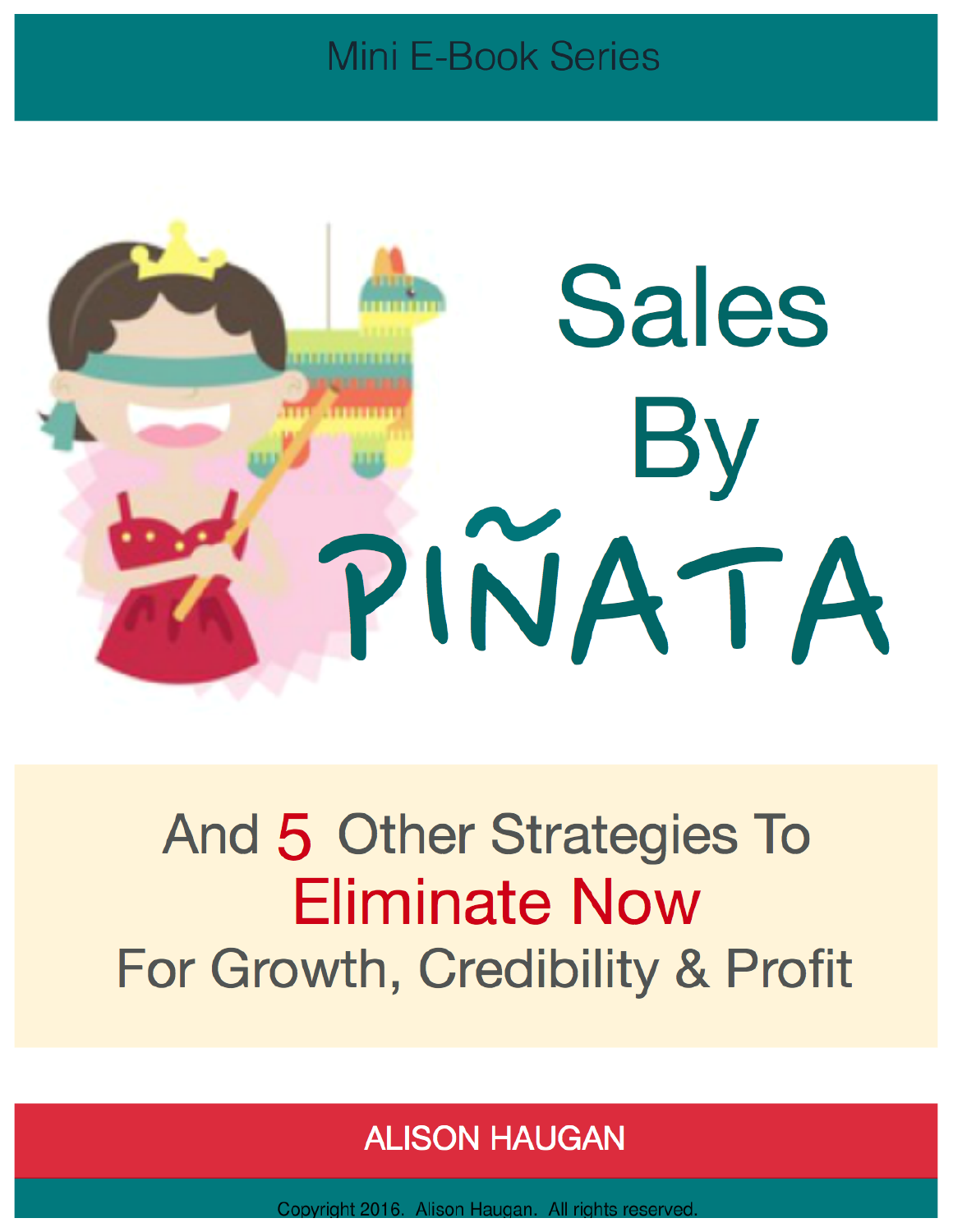# **Sales by Piñata™ and 5 Other Strategies To Eliminate Now For Growth, Credibility And Profit**

Entrepreneurship is an exciting adventure that requires courage, passion, fortitude and discipline. Whether you're a solopreneur working out of your home or one who has a team of employees, the ability to communicate, take action, demonstrate effective leadership and face your fears is critical to your success.

Below are six traits and strategies that are all too common among entrepreneurs that sabotage the very results they seek. Read on and see where you might make a shift in order to spur your own growth and realize greater business and personal growth, credibility, and profits!

#### **1. Sales By Piñata™**

Go to a party (or You Tube for an even funnier visual) and watch a piñata activity. You'll see happy partiers standing in a circle watching one person hold a piñata at the end of a stick, while another person is blindfolded and given a stick or a bat to hit the piñata with in order to break it open for candy to fall to the ground. Sometimes the blindfolded person is turned around 3 times and then turned loose to try to hit and break open the piñata. As you can imagine, it makes for some funny -- but sometimes painful -- optics as the person swings the stick hitting everyone and everything in its path if they're not paying attention.

Now take that image and think of some salespeople you know. You know the ones ... they are "blindfolded" one hitting everyone within 3 feet with their "stick". There's no rhyme nor reason to their effort. They just want to "hit" (pitch) someone so the "candy" (i.e. money) will fall out ... into their pocket. Yeah, probably not the most effective way to close that sale! If you know someone like this (maybe quite intimately), then it's time to shift this strategy to a more effective process.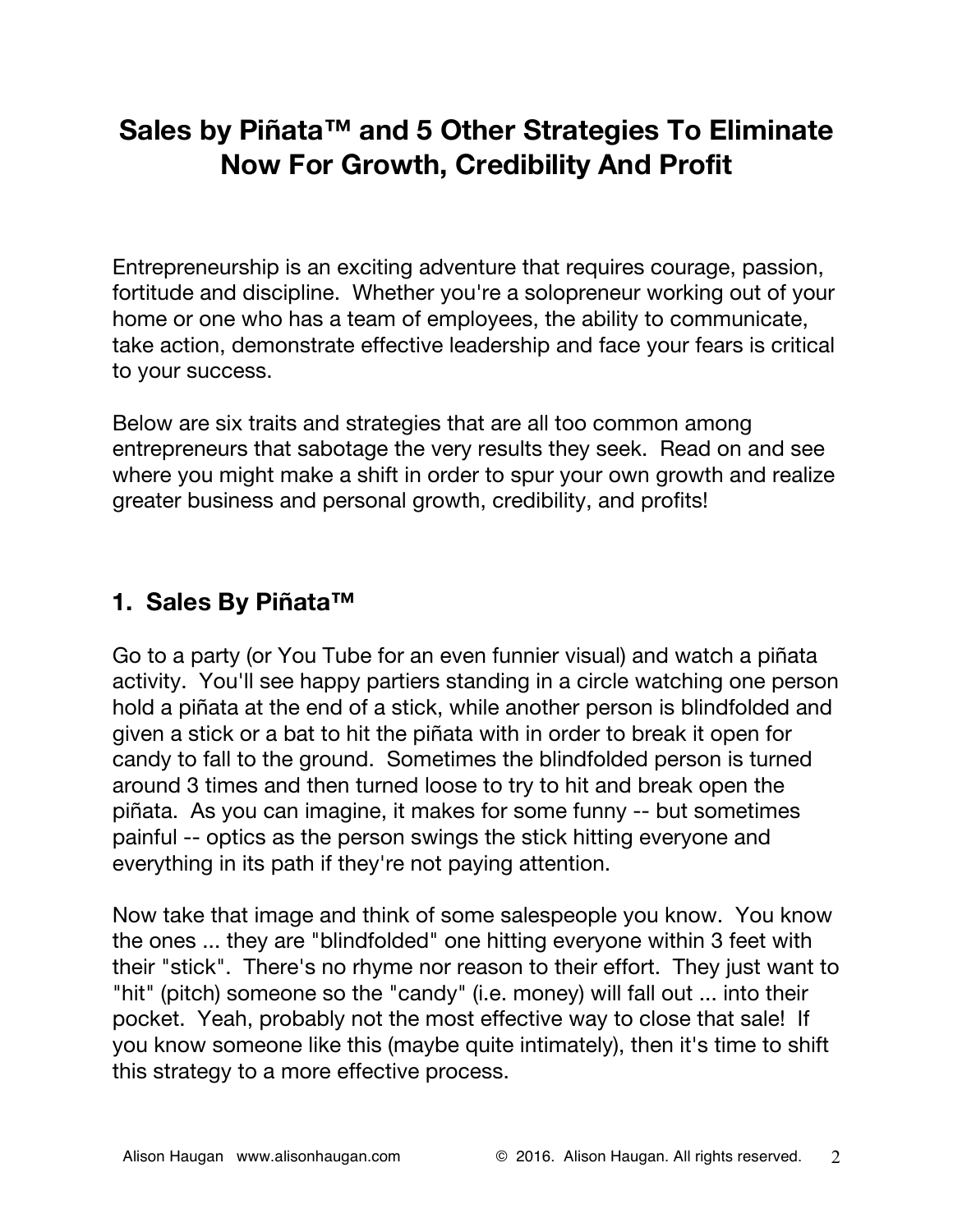First, who is your ideal buyer/client? How old are they? What gender are they? What do they value? What is their urgent need? Create an "avatar" of them -- the perfect example of who you can best serve. Being intentional about your business -- especially knowing who you can best serve with your offering is critical.

Second, know what you're going to say about what you offer. Get clear about what you deliver and who you can best serve. This often takes some work to nail down, but when you really get clear on this, it will resonate for you at the heart level, and it will do the same for prospects who can fit within your client parameters. In other words, you want people to "get" you, and that happens when you are clear and focused and can communicate your value with ease and confidence.

Third, learn how to build rapport with others so that they will trust you to want to know more about what you do either for themselves, or so they will have a comfort level to refer you to others they know who could benefit from what you offer. Don't just throw up your offer on people as soon as you meet them. Ask questions about who they are, what they love to do, what their goals are. In other words, build a connection before you even think about telling them what you do or what you offer. There's plenty of opportunity out there, but having strong communication and rapport skills will be critical for you in order to build trusted relationships that pay off.

Fourth, leverage technology. There are many new tools emerging to help you pinpoint exactly who your customers are, who is seeing your online presence, what they are attracted to, and much, much more. From simple social media posts to more complex but highly effective sales funnels, you can leverage a variety of tools that can grow with your business - and your budget!

In general, prospecting is not an event; it's a process. Unless you're working at a retail store, rarely will you meet someone buys from you on the spot. Develop a relational mindset and skill set so you can engage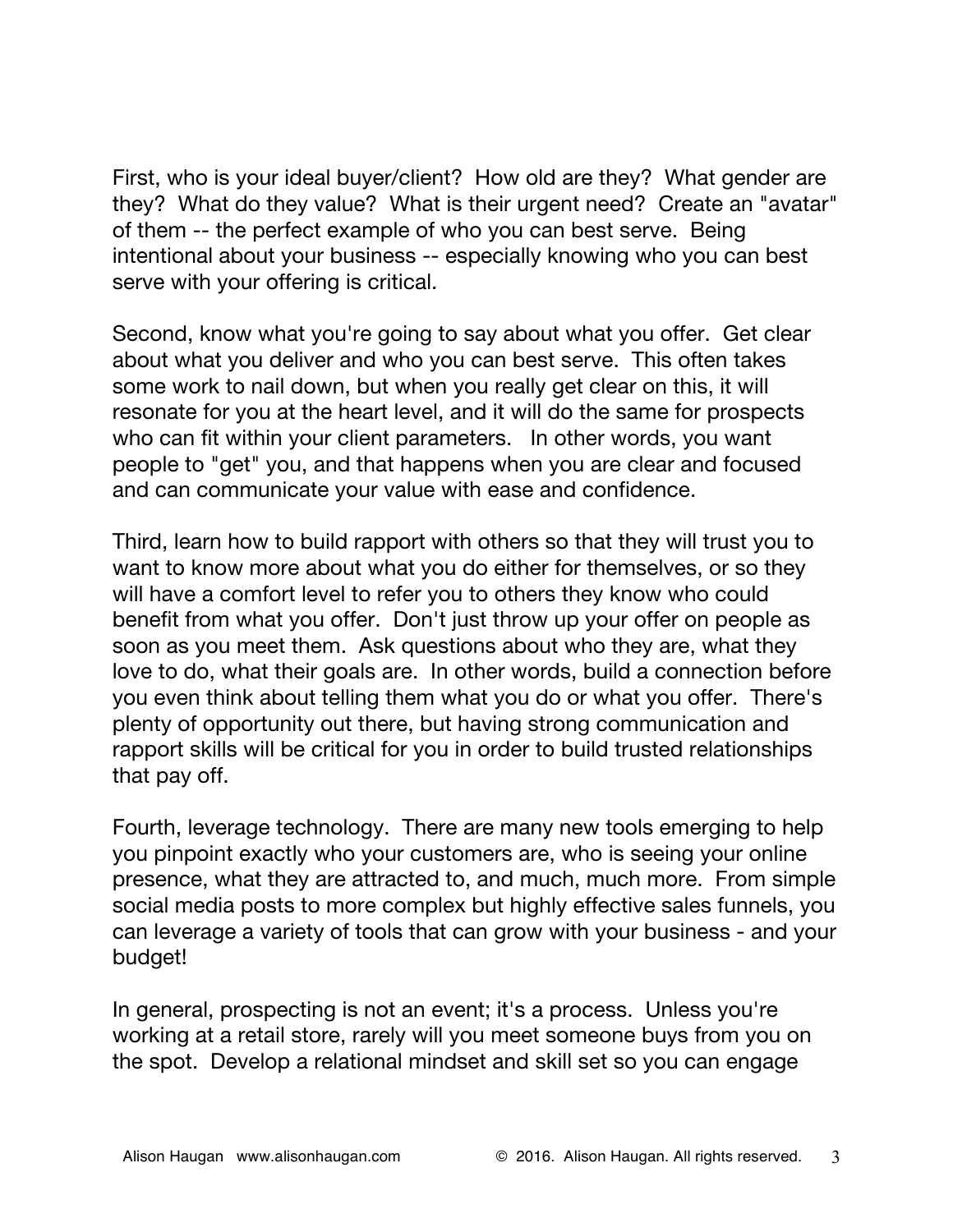and inspire trust with your network, and you'll have plenty of opportunities to acquire a steady stream of clients for a growing, profitable business!

## **2. Not Keeping Your Word**

Think about the people you respect in your life. Why do you respect them? One of the most notable qualities of people who are held in high esteem are those you can count on to do what they say they are going to do.

Whether you make a promise to someone else or to yourself, every time that promise is not kept, you chip away at the level of trust in that relationship. If it's you that you break your word to, then be aware that each time you do so, you chip away at your own self-esteem.

In a world of casualness, self-importance, "busy-ness", and lack of responsibility, those who keep their word on whatever they commit to will stand out in a positive light, whether it be showing up on time for an appointment or calling someone as a follow up to a sales call when you promised to do so.

So how well do you keep your word? Try an experiment this week: no matter what, keep your word on everything you commit to this week. If you don't want to do something, then don't commit!! If you find yourself having difficulty saying no, so you just say yes to get someone off your back with no intention of following through -- access some courage, have some respect for the other person and yourself, and say no. Be up front and polite and simply decline -- you don't have to be rude about it.

I believe that if you are mindful about your commitments and demonstrate it by keeping your word, you will find yourself feeling stronger, more on top of your life, energized, and earning the respect not only of others, but of yourself - and that, my friends, can lead to many wonderful new opportunities!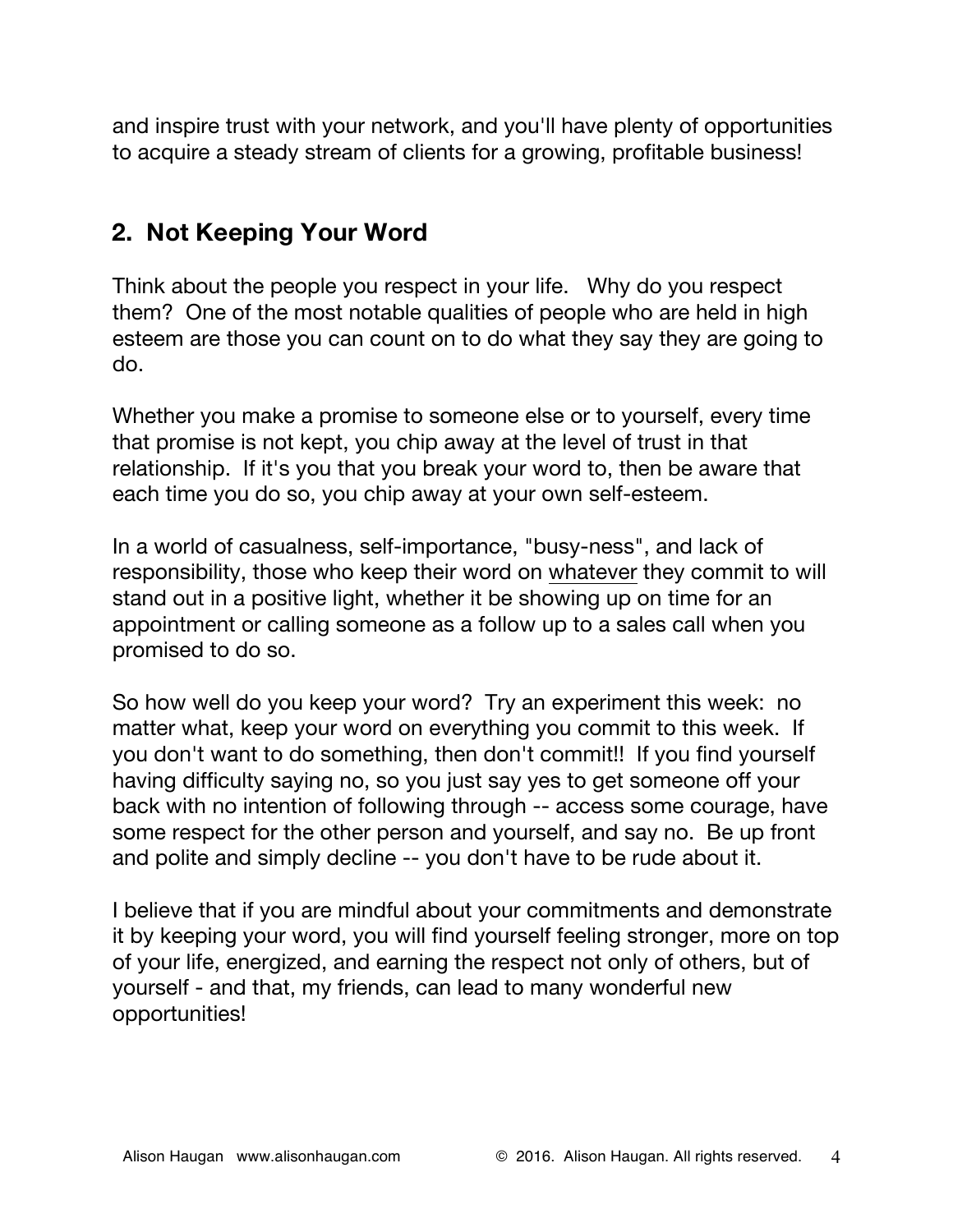# **3. Avoidance**

Let's face it, many of us do it in one form or another. We avoid. We avoid doing the revenue producing activities that will build our businesses. We avoid difficult conversations. We avoid facing our obligations and debts and ignore them when we cannot pay as committed. We clean our house, do the laundry, organize our offices, hang out on Facebook and pretend we are "working". We write, rewrite, tweak, "make pretty pictures" for our Internet presence and then do it all over again - all to avoid doing the "uncomfortable stuff".... or as I would call, **WORK**. What do I mean by work? It can include any or all of the following:

- Sales Calls
- Follow-Up Calls
- Appointment Setting
- Billing and Collections
- Creating and/or launching an offer
- Accounts Payable (otherwise known as Paying Your Bills)
- Dealing with a Difficult Client
- Handling Unfinished Business
- Launching your website
- Having difficult conversations
- Creating and Launching Your Material on Social Media
- Making a Decision to Leave one Job/Career for Another and Doing It

These are just a few examples of what doing the "work" is. Think about it -- everything that you are avoiding and hiding from takes energy. Add all the pieces up and I think you'll find it to be quite draining! It's amazing how freeing it is when you tackle something you have been avoiding or procrastinating on, and just doing it! Most of the time it's not as bad as we think it might be!

Here's a suggestion: Face your FEAR, not Face-book. Face FEAR, not FaceBOOK!! Get off Facebook! Face your fear and pick up the phone. Face your fear, write your draft, and put it out in the world. No, it won't be perfect, but it will be done. Imperfect action is what counts; progress, not perfection. Start your momentum and tweak as you go. If you're really having a hard time with this, then find at least ONE action you can take to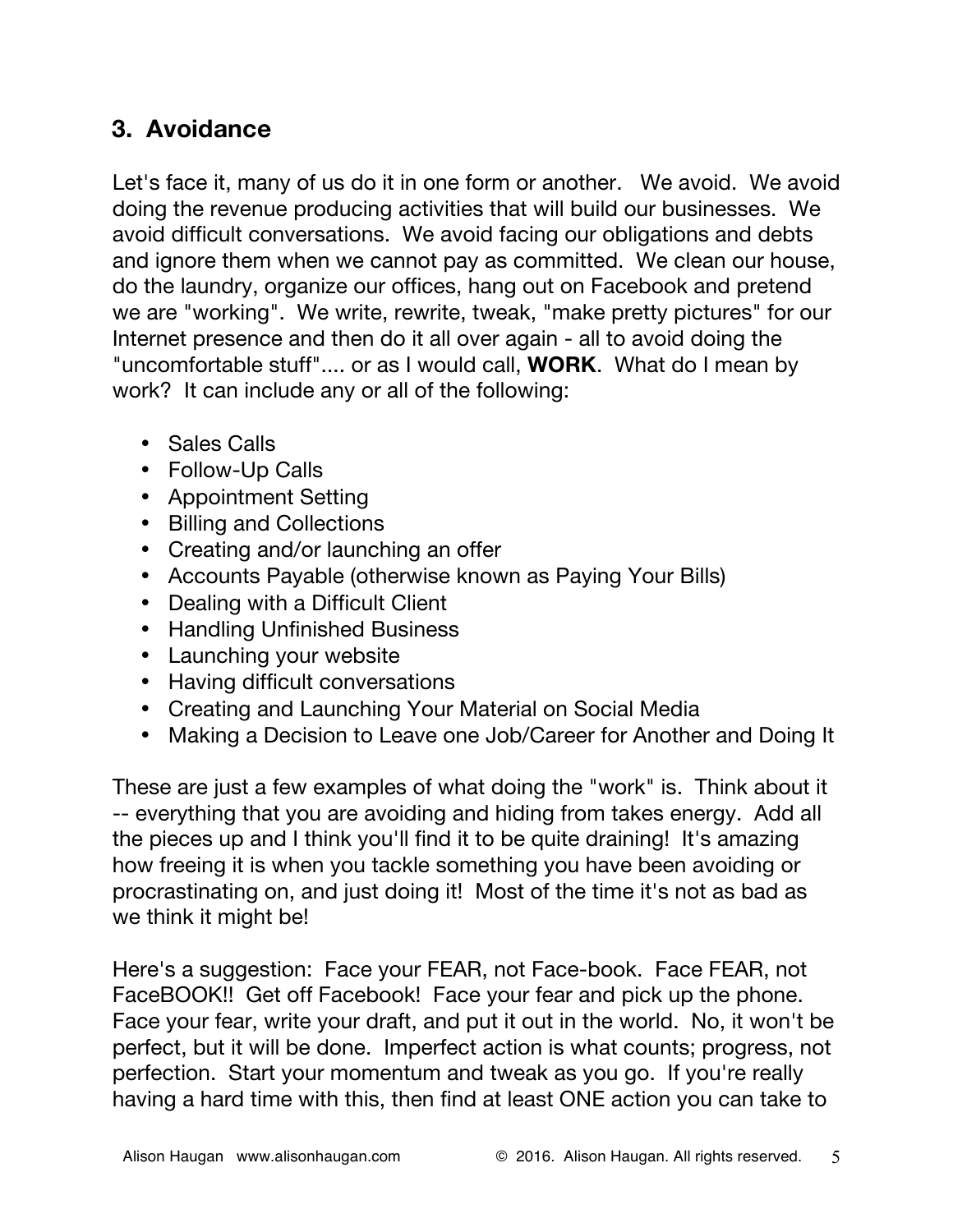conquer your fear daily. Maybe it's calling one person to follow up with or schedule a time to connect with someone about your business. You know what you're afraid of and what you have a hard time with -- identify it and then commit to taking it on in small pieces until you're ready to tackle the next issue.

Another thing you can do is make a list of everything you can think of that you have been avoiding. Schedule a block of time to handle at least 3 of them -- pick one hard one, and 2 easier ones. Identify a reward for yourself for getting them done. If you want to kick it up a notch, identify a consequence of not following through.

To take it to the next level, you could choose an accountability partner who will hold the line with you, and let him/her know you are going to take a designated block of time to handle at least 3 things you have been avoiding. Let them know your reward and your consequence based on your result. Ask them to check in with you at the end of that time block. If you complete your goal, then follow through on receiving your reward. If you don't, then follow through on the consequence.

If you're not sure how to deal with this or manage through it, get yourself a good coach who can help you. You are not alone in this and there are plenty of others who will support you if you just reach out and ask. Have courage and do the work!

### 4. **Trying to Be Someone Else**

Modeling successful people is a great thing. We can learn a lot from watching others and doing what they do and learning from their mistakes. That being said, copying someone else is a different matter.

Each of us brings our own experiences, talents, gifts, expertise and personalities to this place we call "Earth" and we are here to BE ourselves. Too often, I see eager new professionals or coaches or people in general imitate others or pretend to be something they are not. They think that their facade works, and that those who are watching or interacting with them are not aware of the misalignment with who they really are and who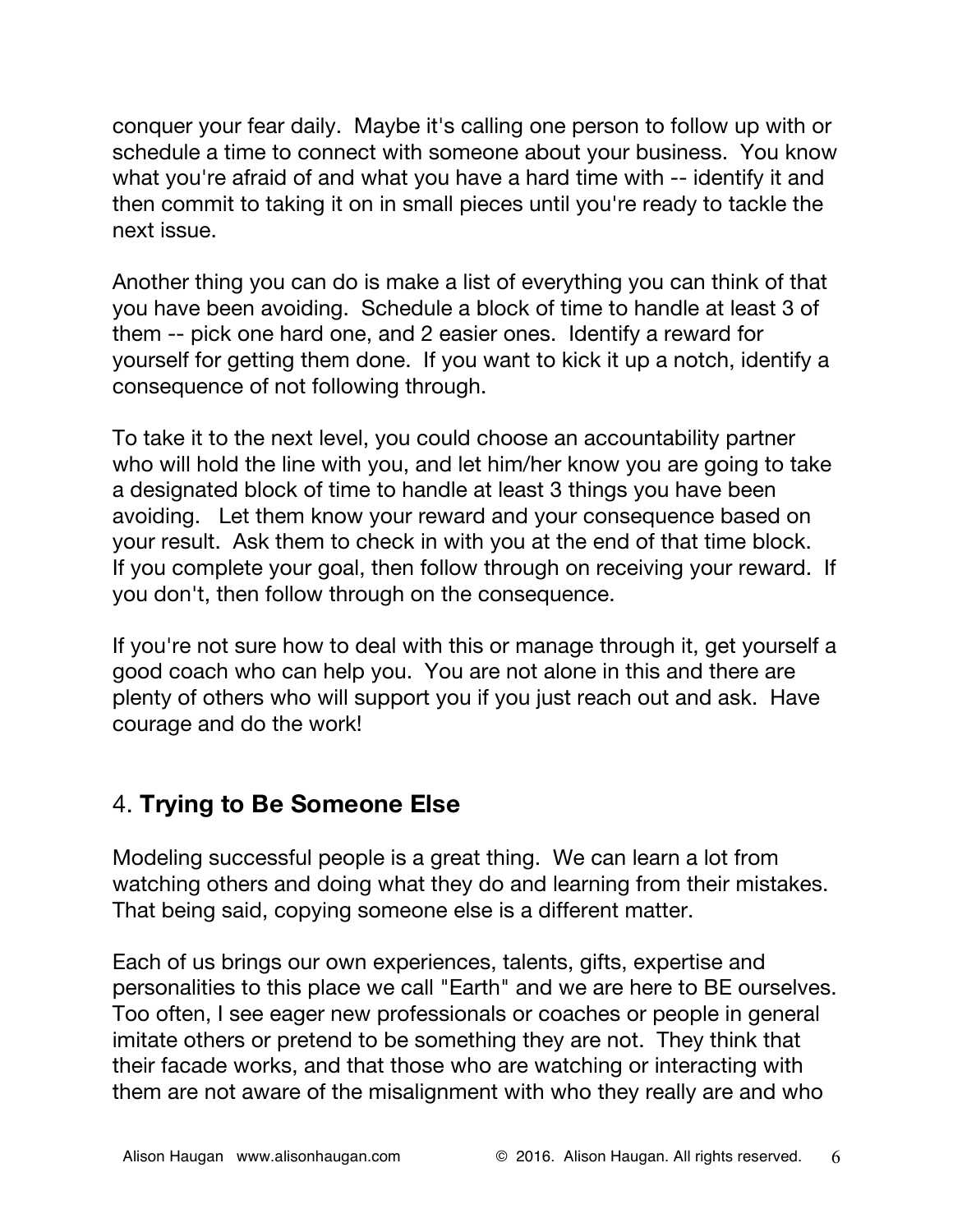they are trying to be. They're wrong. We see. We see the incongruency and insecurity. We feel something that just feels "off center".

When we are not ourselves, we will attract those that are not really our authentic "tribe" -- and that then fuels fear of being "found out" and all those other related fears. Further, the staying power of your audience/tribe may be impacted in the long run because you will not be building a strong foundation to begin with -- the most foundational element being YOU.

Therefore, a big part of building a business is understanding who you are, what you stand for, and who you are here to serve. Take the time to go deep and do the work.

# **5. Having Too Thin a Skin**

You know what I'm talking about. Our culture loves to create weaklings and victims. We see it in universities with "snowflakes" -- twentysomethings who need time out rooms when someone challenges an opinion or simply says something they don't like. We witness it when someone gets "offended" by another who disagrees with him or her and can't hold a rational conversation.

In the business world, it shows up like this:

- 1. A disagreement, criticism or a challenge to your opinion or work causes you to retreat, ruminate, or complain to others, instead of being able to handle it (i.e. articulate a counter position, take the feedback gracefully) and move on.
- 2. Showing up defensive and acting as though you have to explain yourself to everyone.
- 3. Looking for reasons to be offended.
- 4. Expecting others' to read your mind instead of learning how to ask for what you want or need.
- 5. Overdoing the "self-care" card. "I'm just so stressed/busy, I have to go take a "me" day (for the next three days....)". Come on. Chances are, you really don't. It's amazing what you can do and handle when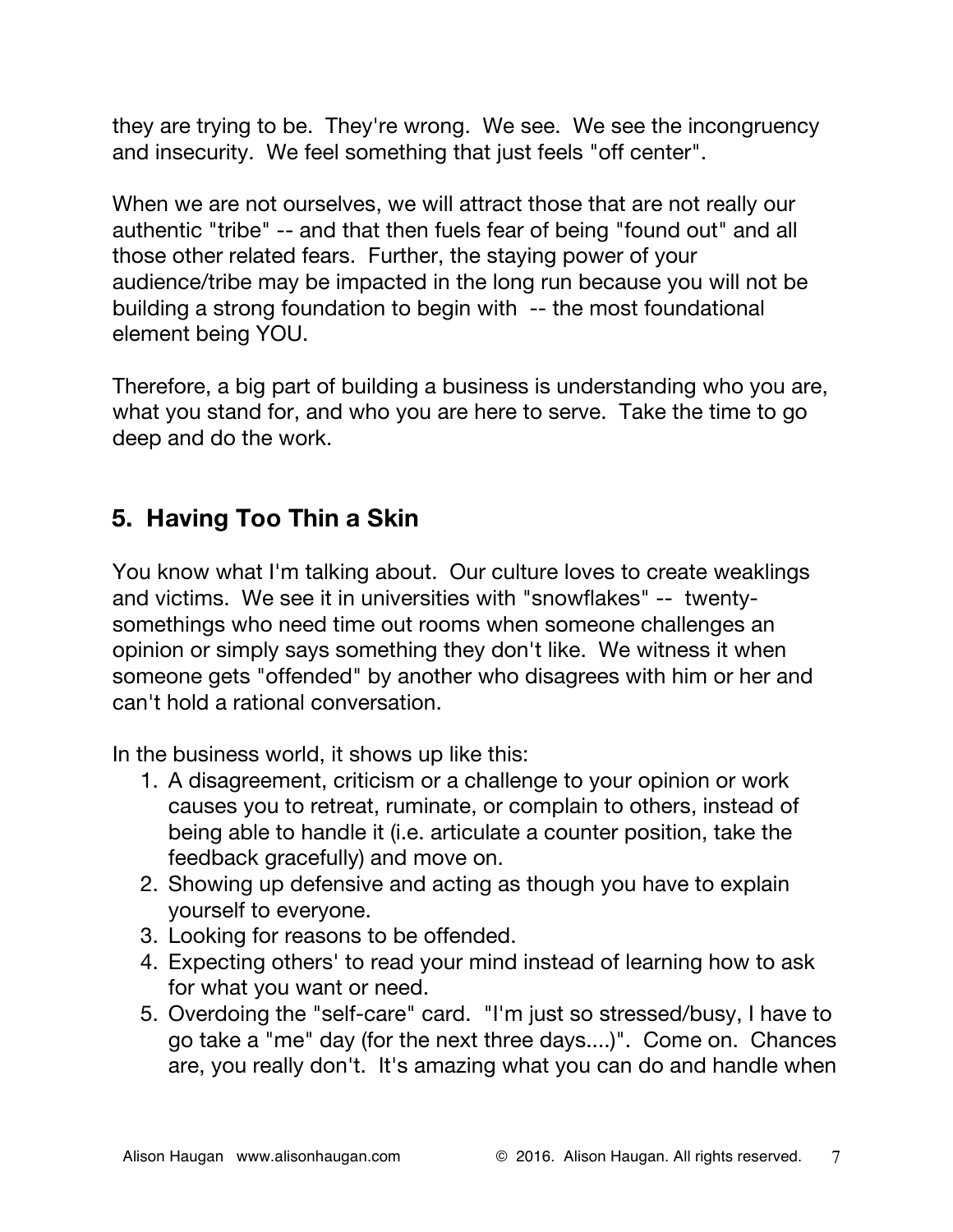you acknowledge the strength you have instead of magnifying how sensitive and fragile you are.

OK, I know what you may be thinking ... "but I'm a 'sensitive' or a 'highly sensitive' soul". Fair enough. It just means you get to figure out your unique way to protect your energy and build up your inner strength.

Toughen Up. Get a Grip. Get to work. Quit choosing to be offended. It's a waste of energy and a bad choice for elevating humanity.

# **6. Allowing Yourself to be Surrounded by Mediocrity or Those Who Are Not Supporting Your Success Path**

You've probably heard it: You are the sum of the five people you most hang out or surround yourself with. Income, attitudes, beliefs, language and presence are all affected.

Think about it. Who do you spend the most time with at work, at home, socially. They may be coworkers, employees, team members, family members or relatives. Which ones are the ones who are truly honest with you? Which ones speak TRUTH (yes, there's a difference between someone telling you what they believe and telling you TRUTH). Which one challenge you to be better? Which ones encourage you to follow your dreams? Which ones are like the lobsters in the tank at Red Lobster trying to pull the ones back down who are trying to get out of the tank? Upgrade your network if you don't like what you see.

Is it hard to make this kind of change? Yes, many times it is, but here's the thing - you can have a straightforward conversation with those who are not in the positive category. You can set boundaries, teach them how to support you, give them examples and then hold the line. If they don't (or can't) honor your boundaries or meet your standards, then remove yourself. You can still love them, but distance yourself so you can make the space for a new support system to develop. You may be surprised at how much more energy and feelings of wellbeing emerge when you do a network uplift.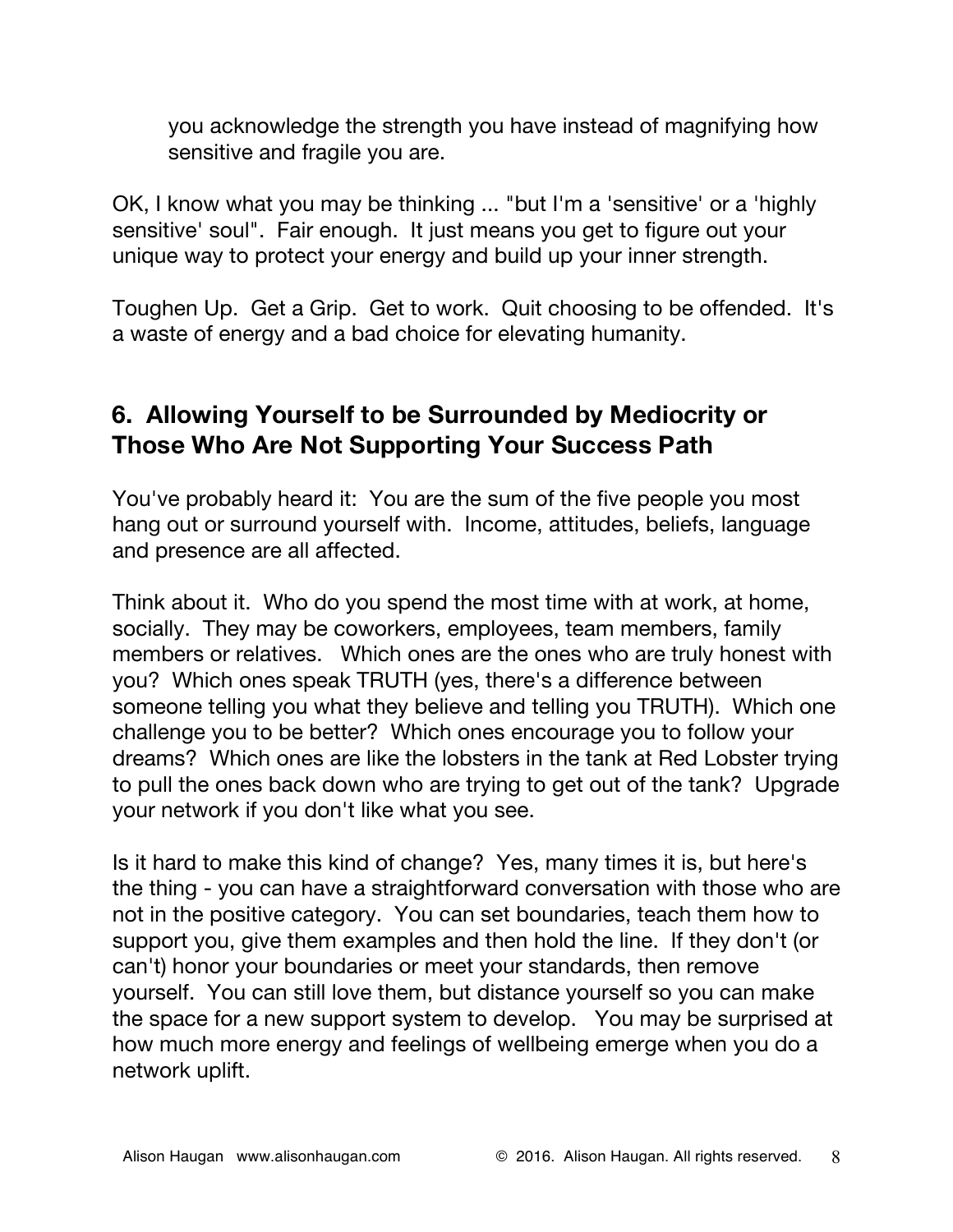So there you have it. Six strategies you can implement that will give you more energy, build your confidence, make you more attractive, help you make more money, and strengthen up your spirit! Take them on, and prioritize your life to support the purpose for which you are on this planet!